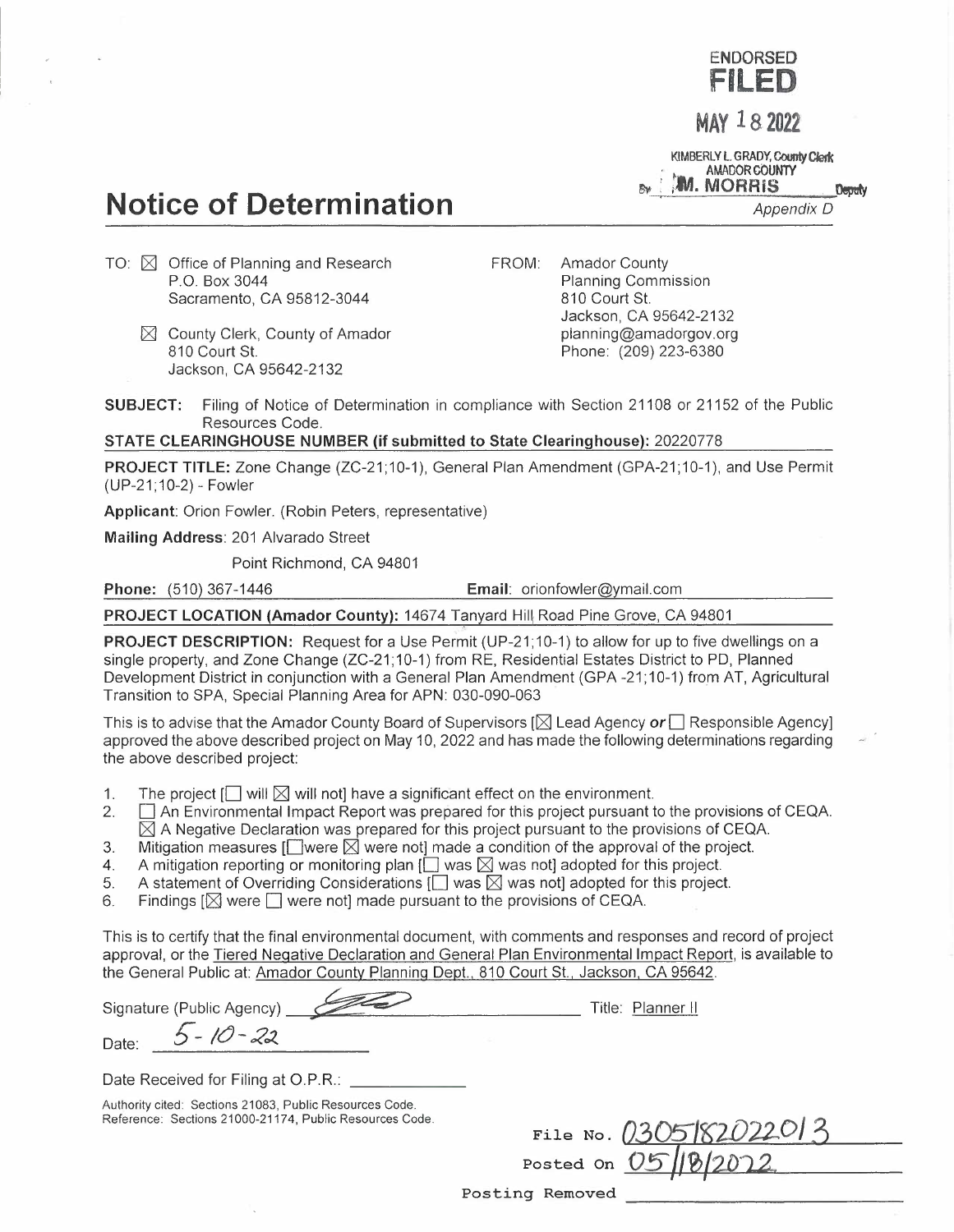|  |  |  |  |  | State of California - Department of Fish and Wildlife |  |  |  |  |  |
|--|--|--|--|--|-------------------------------------------------------|--|--|--|--|--|
|--|--|--|--|--|-------------------------------------------------------|--|--|--|--|--|

#### **2022 ENVIRONMENTAL DOCUMENT FILING FEE**

| 2022 ENVIRONMENTAL DOCUMENT FILING FEE<br><b>CASH RECEIPT</b>                                        |                                         |                        |                                            |
|------------------------------------------------------------------------------------------------------|-----------------------------------------|------------------------|--------------------------------------------|
| DFW 753.5a (REV. 01/01/22) Previously DFG 753.5a                                                     |                                         | Print                  | <b>StartOver</b><br>Save                   |
|                                                                                                      |                                         | <b>RECEIPT NUMBER:</b> |                                            |
|                                                                                                      |                                         | $03 - 05/18/2022$      | $-013$                                     |
|                                                                                                      |                                         |                        | STATE CLEARINGHOUSE NUMBER (If applicable) |
| SEE INSTRUCTIONS ON REVERSE. TYPE OR PRINT CLEARLY.                                                  |                                         |                        |                                            |
| <b>LEAD AGENCY</b>                                                                                   | <b>LEADAGENCY EMAIL</b>                 |                        | DATE                                       |
| <b>Amador County Planning Dept.</b>                                                                  | planning@amadorgov.org                  |                        | 05/18/2022                                 |
| COUNTY/STATE AGENCY OF FILING                                                                        |                                         |                        | <b>DOCUMENT NUMBER</b>                     |
| $\vert$<br>Amador                                                                                    |                                         |                        | 0105182022013                              |
| PROJECT TITLE                                                                                        |                                         |                        |                                            |
| Zone Change (ZC-21;10-1), General Plan Amendment (GPA-21; 10-1), and Use Permit (UP-21; 10-2)-Fowler |                                         |                        |                                            |
| PROJECT APPLICANT NAME                                                                               | <b>PROJECT APPLICANT EMAIL</b>          |                        | <b>PHONE NUMBER</b>                        |
| Orion Fowler (Robin Peters, Representative)                                                          | orionfowler@ymail.com                   |                        | $(510)367 - 1446$                          |
| PROJECT APPLICANT ADDRESS                                                                            | <b>CITY</b>                             | <b>STATE</b>           | <b>ZIP CODE</b>                            |
| 201 Alvarado Street                                                                                  | <b>Port Richmond</b>                    | <b>CA</b>              | 94801                                      |
| <b>PROJECT APPLICANT</b> (Check appropriate box)                                                     |                                         |                        |                                            |
| Local Public Agency<br>School District                                                               | Other Special District                  | <b>State Agency</b>    | <b>Private Entity</b>                      |
| <b>CHECK APPLICABLE FEES:</b>                                                                        |                                         |                        |                                            |
| Environmental Impact Report (EIR)                                                                    |                                         | \$3,539.25             | 0.00                                       |
| Mitigated/Negative Declaration (MND)(ND)<br>⊻                                                        |                                         | \$2,548.00             | 2,548.00<br>$\mathbf{r} = \mathbf{r}$      |
| Certified Regulatory Program (CRP) document - payment due directly to CDFW                           |                                         | \$<br>\$1,203.25       | 0.00                                       |
| $\Box$ Exempt from fee                                                                               |                                         |                        |                                            |
| $\Box$ Notice of Exemption (attach)                                                                  |                                         |                        |                                            |
| CDFW No Effect Determination (attach)                                                                |                                         |                        |                                            |
| Fee previously paid (attach previously issued cash receipt copy)                                     |                                         |                        |                                            |
| □ Water Right Application or Petition Fee (State Water Resources Control Board only)                 |                                         | \$850.00<br>\$         | 0.00                                       |
| □ County documentary handling fee                                                                    |                                         | \$                     | 50.00                                      |
| Other PAID DOC HANDLING FEE TO PLANNING DEPT for Recorder                                            |                                         | \$                     |                                            |
| <b>PAYMENT METHOD:</b>                                                                               |                                         |                        |                                            |
| $\Box$ Cash<br>$\Box$ Credit<br>$\Box$ Check<br><b>☑</b> Other                                       | <b>TOTAL RECEIVED</b>                   | \$                     | 2,598.00                                   |
| SIGNATURE                                                                                            | AGENCY OF FILING PRINTED NAME AND TITLE |                        |                                            |
|                                                                                                      |                                         |                        |                                            |
| X                                                                                                    | M. Morris, Deputy Clerk                 |                        |                                            |